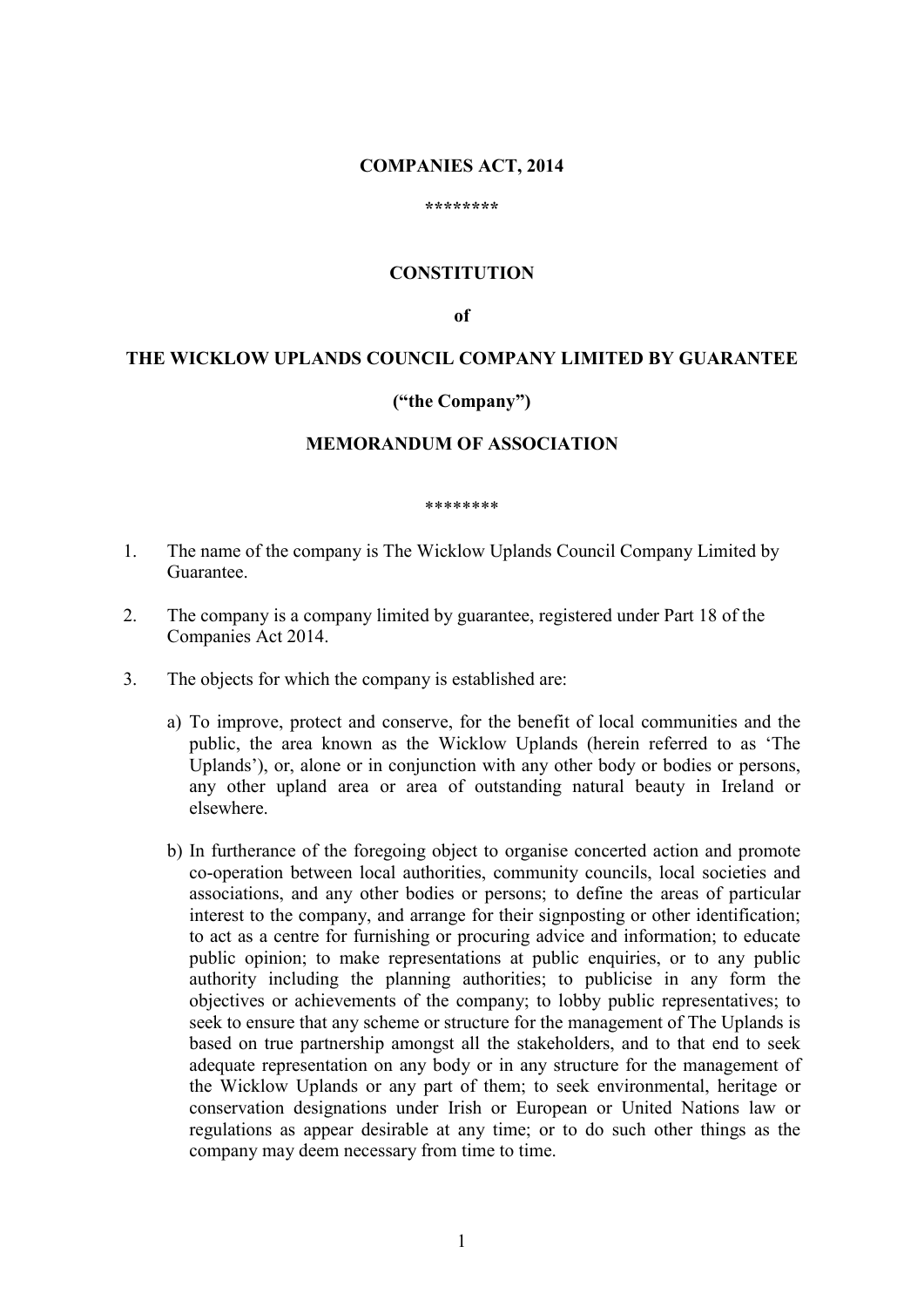- c) To promote projects, competitions and other initiatives directed to the sustainable and environmentally friendly development of the Wicklow Uplands or elsewhere or of the communities living therein or otherwise involved with or using the area.
- d) To promote dialogue and reasonable compromise between the different 'stakeholders' in The Uplands in regard to matters overlapping interest e.g. access to the hills, protection of residents' property and rights, grazing rights, tree planting etc.
- e) To support residents, farmers and other stakeholders, in obtaining grants, tax concessions, practical assistance, or other benefits for higher standards required under any conservation or heritage scheme, or for the limitation of development opportunities; to disseminate information on implications of environmental designations, on suitable methods of construction and maintenance, and on the range of State services available.
- f) To promote or organise conferences, seminars, workshops, study tours and visits, and/or academic studies of The Uplands or other areas related to natural features, land use, impact of environmental designations, or social, economic, recreational, conservation, or other activities or circumstances; to requisition recommendations in regard to the management or sustainable development of the areas; to organise bursaries for post-graduate theses relative to the foregoing.
- g) To promote or organise cross-border or international co-operation or twinning, and such conferences, studies, projects, competitions, bursaries, school interchanges or other initiatives as are deemed desirable or advantageous to such co-operation.
- h) To publish and disseminate, or promote the publication and dissemination of, pamphlets, posters, notices, newsletters, briefing material, books, maps, videos, slides, and other educational, environmental, heritage, social, economic or other material; to establish a website.
- i) To engage in any other activity in support of the foregoing objects or any of them, but for no other purpose.
- j) To employ staff, or to engage persons on contract, for the carrying out of the functions of the company; and to organise voluntary schemes, and the use of volunteers.
- k) To provide, or organise the provision of, funds and other assistance to, or for the purpose of, any trust or bodies of persons corporate and not corporate, the sole purposes or objects of which are similar to those of the company, and of which the capital, income and profits, if any, are applicable and applied to such purposes or objects only.
- l) To apply the whole or any part of the property vested in the company whether capital or income
	- i. In or towards payment of the expenses of the company, or
	- ii. For and towards all or any of the purposes aforesaid.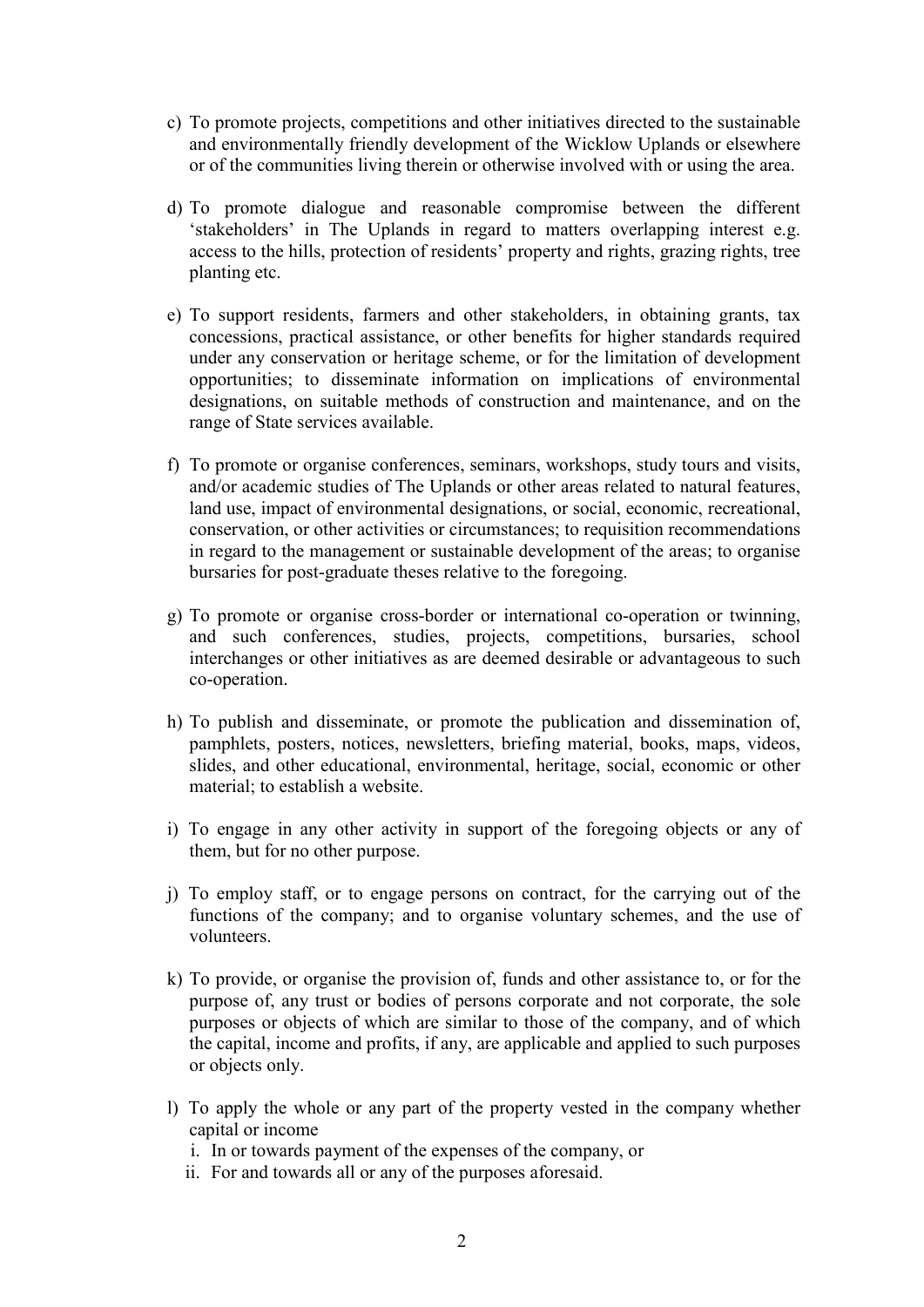- m) For any of the purposes aforesaid, but for no other purpose
	- i. Generally to purchase, take on lease or in exchange or otherwise acquire any real or personal property and rights or privileges.
	- ii. To borrow or raise money in such a manner as the company shall think fit, including the seeking of grant aid or subscriptions from public or private sources, and the charging of members an annual or periodic membership fee, and in particular by the issue of debentures or debenture stock, perpetual or otherwise, and to secure the repayment of any money borrowed, raised or owing by mortgage, charge or lien on the whole or any part of the Company's property or assets, whether present or future, and also by a similar mortgage, charge or lien to secure and guarantee the performance by the company of any obligation or liability it may undertake; provided that no mortgagee or other person or company advancing money to the company shall be concerned to enquire into the necessity or propriety of raising money or as to the amount required or the application thereof.
	- iii. To invest any monies requiring investment in any manner which may be thought fit and whether or not trustee investments or in the purchase of freehold or leasehold properties with power from time to time to vary such investments.
	- iv. To draw, make, accept, endorse and execute promissory notes, bills of exchange, and other negotiable or transferable instruments.
	- v. To undertake and execute any trusts the undertaking whereof may seem desirable whether either gratuitously or otherwise.
- n) To accept hold receive and retain any gifts or real or personal property given, devised, or bequeathed by any person and to employ the same for the purpose s of the company.
- o) To do all such other things as shall be deemed incidental or conducive to the attainment of the above objects or any of them.
- 4. The liability of the members is limited.
- 5. Every member of the company undertakes to contribute to the assets of the company, if the company is wound up while he or she is a member or is wound up within one year after the date on which he or she ceases to be a member, for
	- a) The payment of the debts and liabilities of the company contracted before he or she ceases to be a member, and the costs, charges and expenses of winding up; and
	- b) The adjustment of the rights of contributories among themselves,

such amount as may be required, not exceeding  $\epsilon$ 1.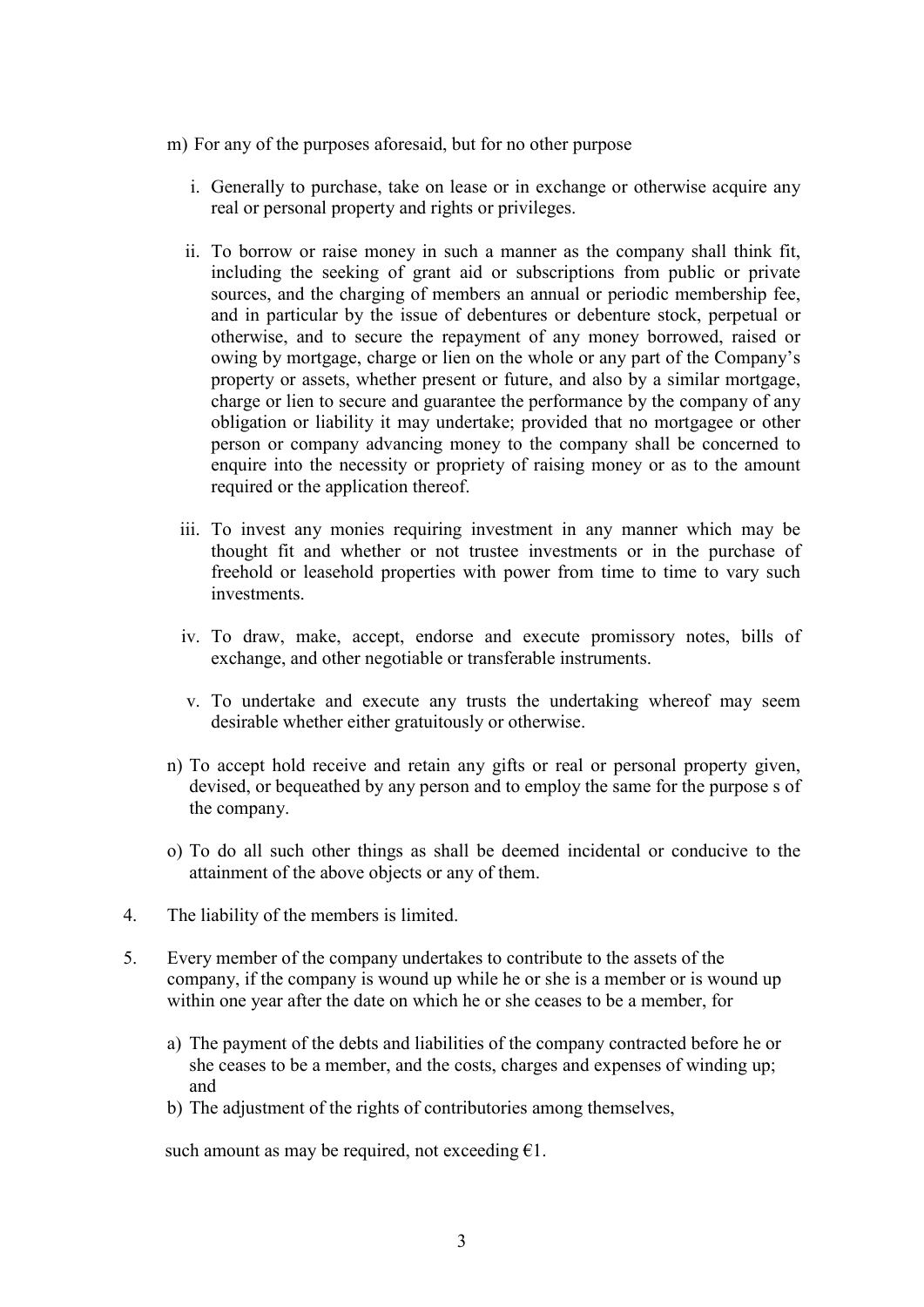### **ARTICLES OF ASSOCIATION**

# **(As amended by Special Resolution on the 21st June 2017)**

The following Regulations shall apply to the company:

#### MEMBERS

1. In these Articles:

"the Act" means the Companies Act 2014;

"the Directors" means the Directors for the time being of the Company, or the Directors present at a meeting of the Board of Directors, and includes any person occupying the position of Director by whatever name called;

"Secretary" means any person appointed to perform the duties of the Secretary of the Company;

"the seal" means the Common Seal of the Company;

"the office" means the Registered Office for the time being of the company.

Expressions referring to writing shall, unless the contrary intention appears, be construed as including references to printing, lithography, photography and any other modes of representing or reproducing words in visible form.

Unless contrary intention appears, words or expressions in these Articles shall bear the same meaning as in the Act, or any statutory modification thereof in force at the date at which these Articles become binding on the Company.

- 2. The total number of members of the Company shall not exceed 500 in number, but the Directors may from time to time register an increase in members at their discretion.
- 3. (a) The subscribers to the Memorandum of Association and such other persons as the Directors shall admit to membership shall be members of the Company. The Directors may refuse to accept an application for membership, and shall not be required to state any reason for so doing.
	- (b) Every member of the Company shall be allocated by the Board of Directors to one of four panels consisting of:
		- (i) the Farming and Property Owning Panel;
		- (ii) the Economic and Tourism Panel;
		- (iii) the Community Panel; and
		- (iv) the Recreational and Environment Panel.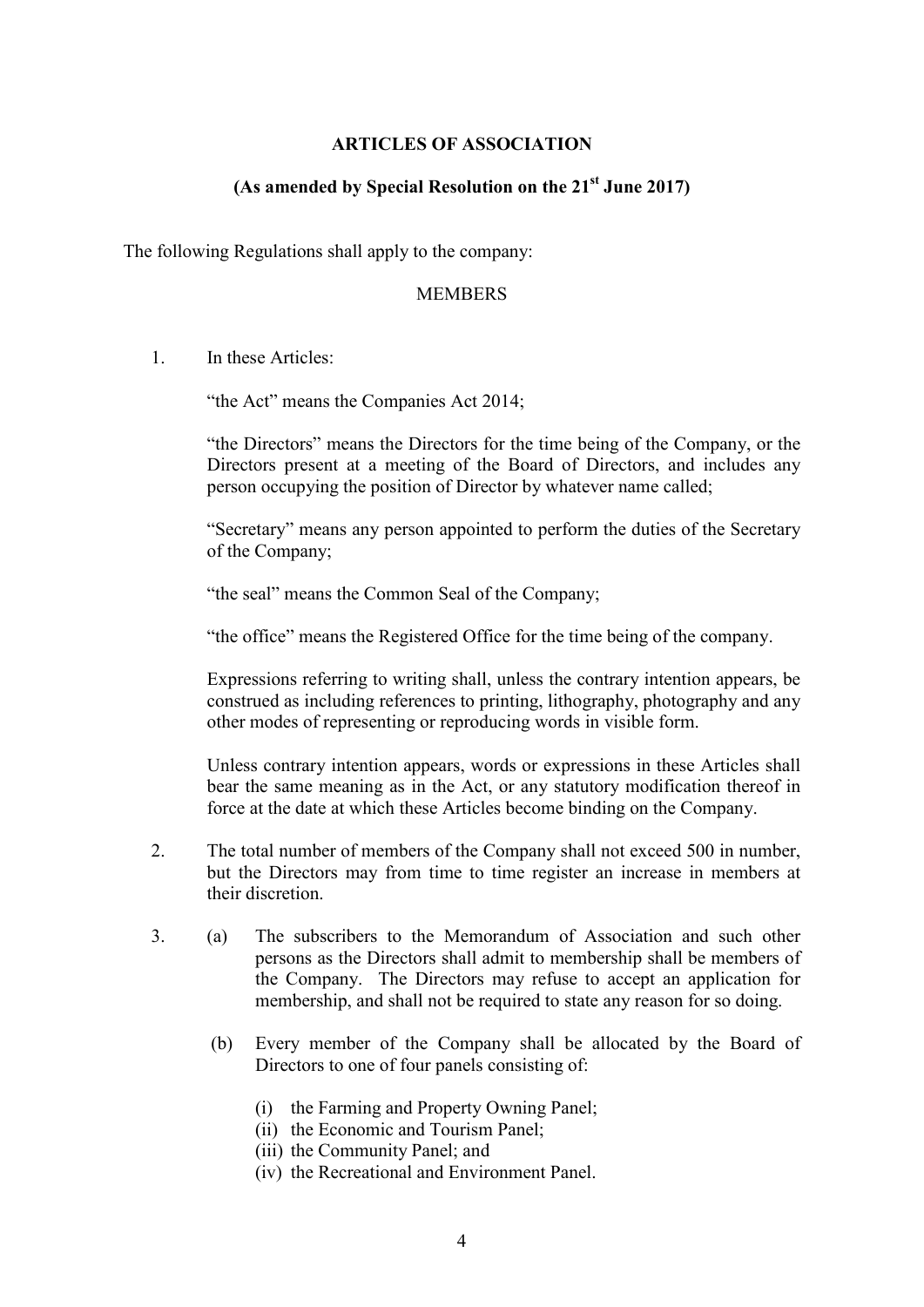- (c) The allocation of members of the Company to each of the aforementioned panels shall be done at the discretion of the majority of the Board of Directors but may be changed at the request of any particular member in regard to his or her panel. A meeting of the Directors shall be held at least 7 days before the date of any duly convened general meeting at which a special resolution is proposed to allocate a new member or members to any one or more of the four panels.
- (d) A separate meeting of each of the panels shall be held either before the annual general meeting, or (the annual general meeting being temporarily adjourned for the purpose) after the commencement of the annual general meeting, and each panel shall nominate from amongst its members, persons to the Board of Directors for approval of the members of the said annual general meeting. The panels shall decide, each for itself, the manner in which nominations shall be agreed.
- (e) The number of members which the panels may nominate for appointment to the Board of Directors, and the maximum number permitted for approval by the general meeting shall be:
	- (i) the Farming and Property Owning Panel 7 members;
	- (ii) the Economic and Tourism Panel 4 members;
	- (iii) the Community Panel 4 members; and
	- (iv) the Recreational and Environmental Panel 4 members.
- 4. There shall be three categories of members of the Company, as follows:
	- Category 1: Individuals;
	- Category 2: Groups or societies to include any established local groups or societies not affiliated to any national organisations, but having a title and established committee structure, whether or not such a group or society is incorporated;
	- Category 3: Organisations to include any national organisation or any body having affiliations with a national organisation, whether or not such body or organisation is incorporated.
- 5. An annual membership subscription of the Company shall be charged to any member, and the rate of any such subscription shall be set from time to time at the annual general meeting (AGM) of the members of the Company. There may be different rates set for each of the categories or membership, or for any subdivisions thereof.
- 6. The rights and liabilities attaching to any member of the Company may be varied from time to time by a Special Resolution passed at a general meeting of the Company.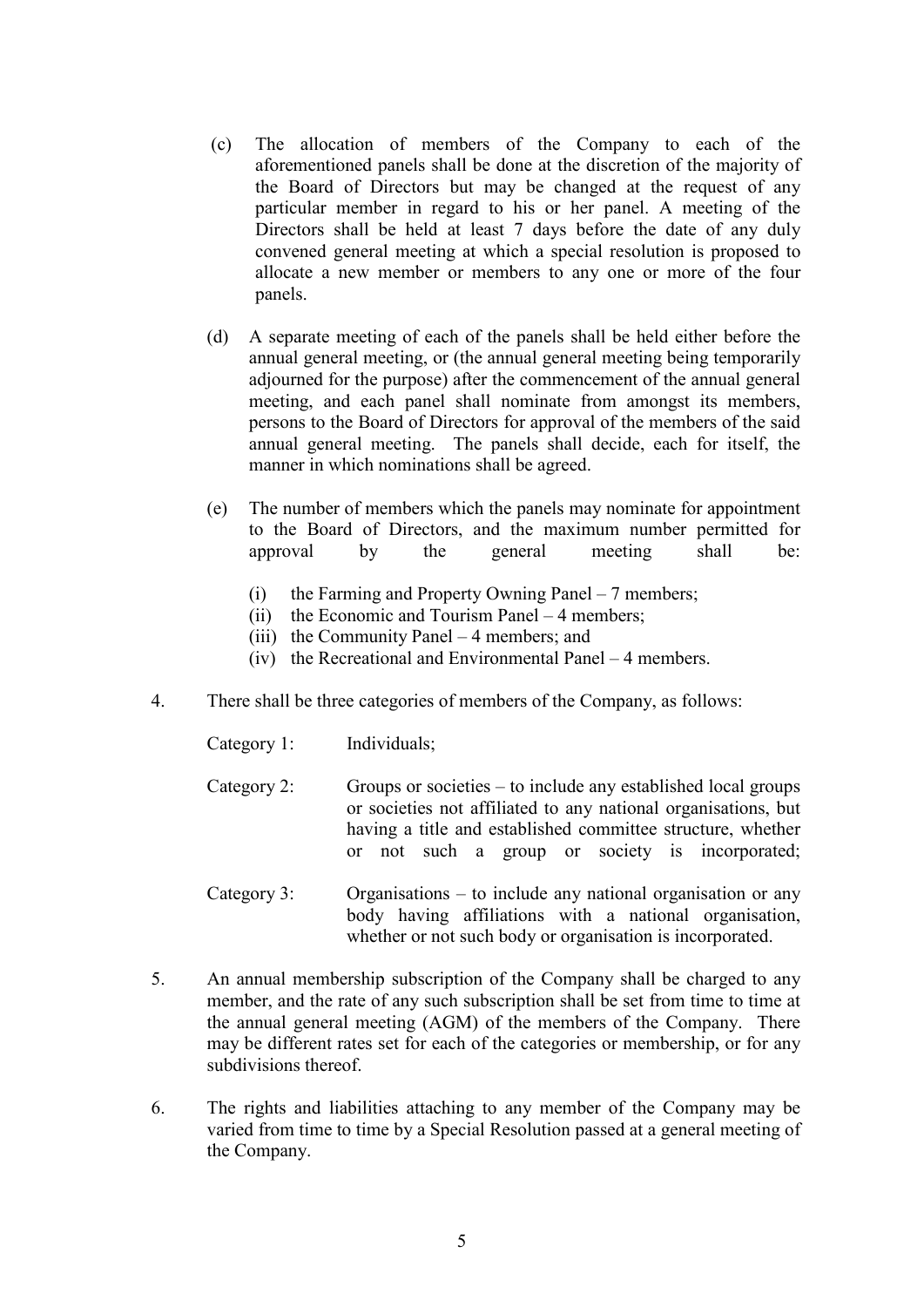- 7. (i) The Directors may terminate the membership of any member if the relevant member has not paid the appropriate subscription, or has been deemed to have acted in a manner inconsistent with the objects of the Company as set out in the Memorandum of Association, provided that –
	- a) notice has been given to all of the Directors of the intention to propose the termination of a member's membership, with the notice convening the meeting of the Board of Directors; and
	- b) similar notice has been given to the member concerned, and the member concerned shall be given the opportunity to attend part of the meeting of the Directors at which the matter is to be considered in order to present a case against termination, prior to a decision being taken in the matter by the Directors.

(ii) The termination of the membership of a member shall not be effective unless at least 75% of those attending the meeting of Directors and entitled to vote, vote in favour of the termination.

# GENERAL MEETINGS

- 8. All general meetings of the Company shall be held within the State.
- 9. (1) The Company shall in each year hold an annual general meeting of its members in addition to any other meetings in that year, and shall specify the meeting as such in the notices convening it; and not more that 15 months shall elapse between the date of one annual general meeting of the Company and that of the next.

(2) Subject to Article 7, the annual general meeting shall be held at such time and at such place as the Directors shall direct.

- 10. All general meetings of the Company other than annual general meetings shall be called extraordinary general meetings.
- 11. The Directors may, whenever they think fit, convene an extraordinary general meeting, and shall do so if requested in writing by not less that four group/society and/or organisation members, and extraordinary general meetings may also be convened by such requisitionists as are provided by Section 178 of the Act. If at any time there are not within the State sufficient Directors capable of acting to form a quorum to hold a meeting of the Board of Directors to convene a general meeting of the Company, then any Director, or any two members of the Company, may convene an extraordinary general meeting in the same manner as nearly as possible as that in which meetings may be convened by the Board of Directors.

# NOTICE OF GENERAL MEETINGS

12. Subject to Sections 181 and 193 of the Act an annual general meeting (and a meeting called for the passing of a special resolution) shall be called by 21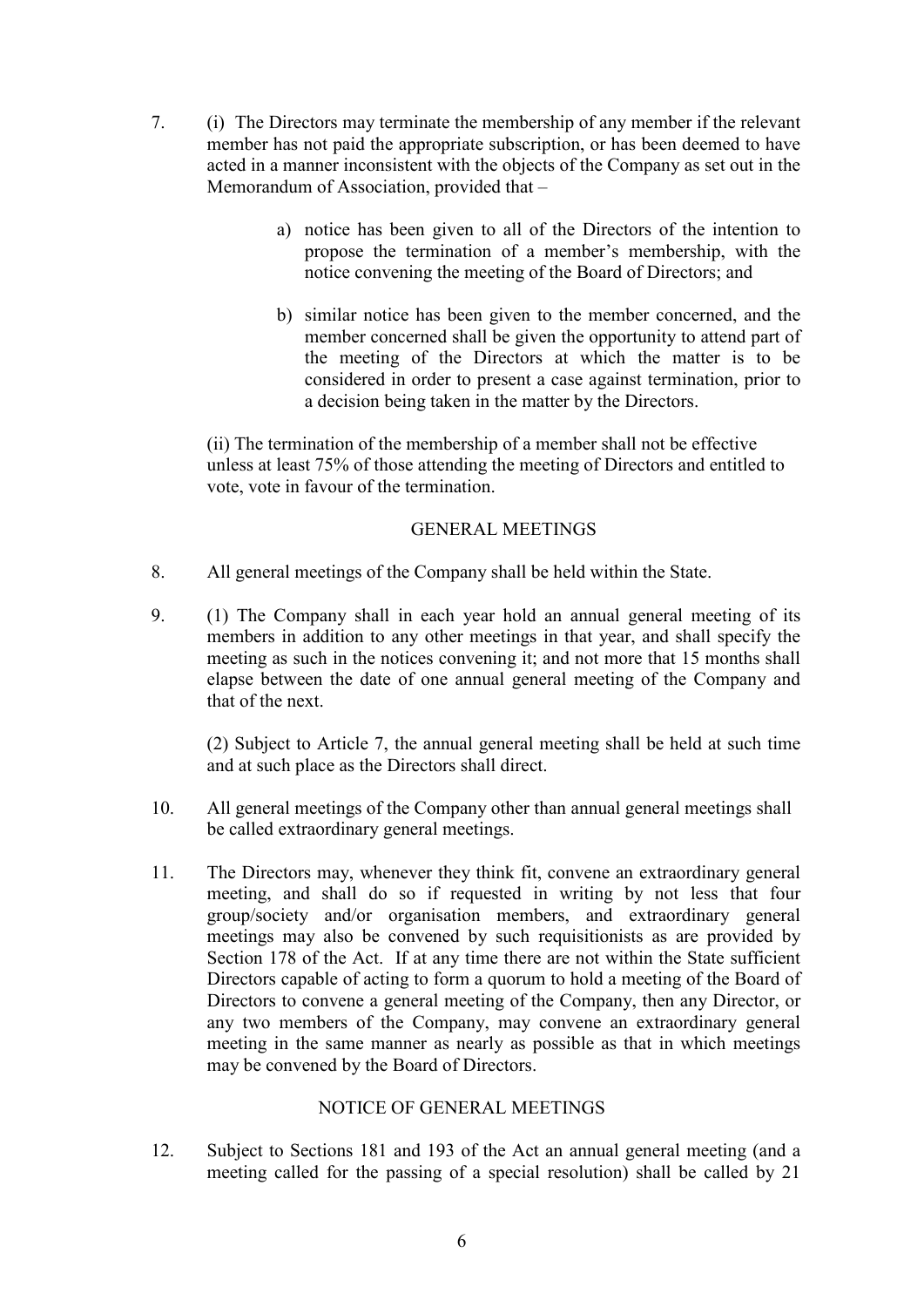days' notice in writing at the least, and a meeting of the Company (other than an annual general meeting or a meeting for the passing of a special resolution) shall be called by 14 days' notice in writing at the least. The notice shall be exclusive of the day on which it is served or deemed to be served, and of the day of the meeting, and shall specify the place, the day and the hour of meeting, and in the case of special business the general nature of the business, and shall be given in manner hereafter mentioned to such persons as are under the Articles of the Company entitled to receive notices from the Company.

- 13. Any notice convening an annual general meeting shall have attached to it the agenda for the meeting, a copy of the audited financial statements of the company for the accounting period ending next before the meeting, a report from the chairman or the secretary summarising the activities of the Company since the date of the last preceding annual general meeting, and a copy of any motion of which prior written notice has been given under Article 15 below.
- 14. The accidental omission to give notice of a meeting to, or the non-receipt of notice by, any person entitled to receive notice shall not invalidate the proceedings of the meeting.

### PROCEEDINGS AT GENERAL MEETINGS

- 15. All business shall be deemed special that is transacted at an extraordinary general meeting, and also all that is transacted at an annual general meeting, with the exception of the consideration of the audited financial statements, the reports of the Directors and the Auditors, the approval of nominations to the Board of Directors, the re-appointment of the retiring auditors, and the fixing of the remuneration of the auditors. No special business shall be transacted at a general meeting unless notice has been given of the nature of such business in accordance with Article 11 herein.
- 16. Motions and/or resolutions for consideration at any general meeting of the Company shall be in writing and shall be submitted to the Secretary at least one week before the date for issue of the notice convening the general meeting and shall be attached to that notice.
- 17. Subject to Article 17 hereunder no business shall be transacted at any general meeting unless a quorum of members is present at the time when the meeting is called to order by the chairman of the meeting; and save as herein otherwise provided, three members (as defined in Article 3 above) present in person shall be a quorum if the total membership of the Company is 20 or less, and ten members (including at least 2 from each of at least three of the panels referred to in Article 27(1)(a) present in person shall be a quorum where the total membership of the Company exceeds 20. For the purpose of establishing the quorum of a general meeting, a group or society member, or an organisation member shall be deemed in each case to be one member irrespective of the number of individuals present representing the group, society or organisation.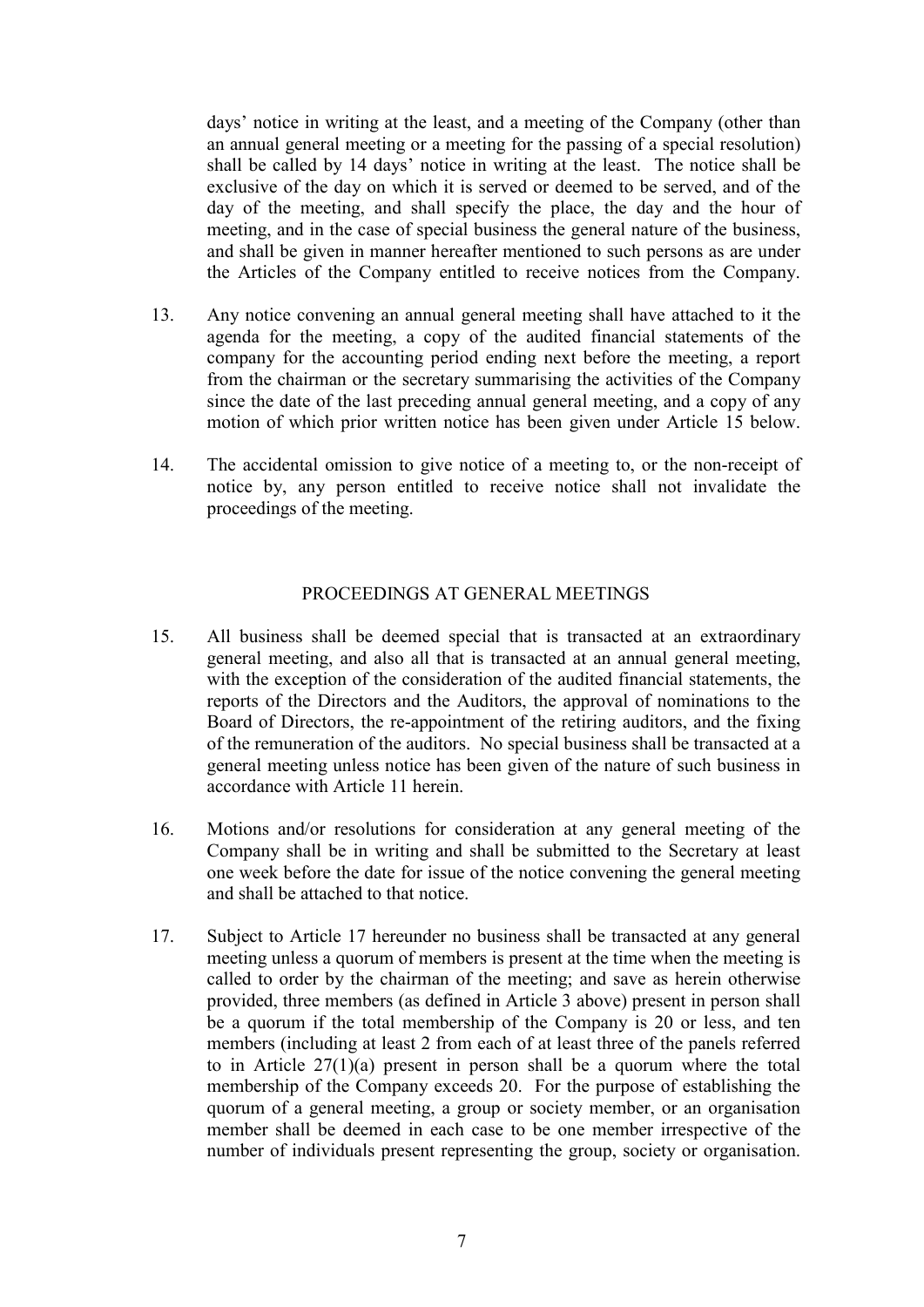- 18. If within half an hour from the time appointed for the meeting a quorum is not present, the meeting, if convened upon the requisition of members, shall be dissolved; in any other case it shall stand adjourned to the same day in the next week at the same time and place, or to such other day and at such other time and place as the Directors may determine, and if at the adjourned meeting a quorum is not present within half an hour from the time appointed for the meeting, the members present shall be a quorum.
- 19. The chairman (if any) of the Board of Directors shall preside as chairman of every general meeting of the Company, and if there is no such chairman, or if he is not present within fifteen minutes after the time appointed for the holding of the meeting, or is unwilling to act, the vice-chairman (if any) of the Board of Directors shall preside at the meeting. If there is no such vice-chairman, or if he is not present or is unwilling to act, then the members present shall elect one of their number to be chairman of the meeting.
- 20. The chairman of any meeting may with the consent of the members present at any meeting at which a quorum is present (and shall, if so directed by the meeting) adjourn the meeting from time to time and from place to place, but no business shall be transacted at any adjourned meeting other than the business left unfinished at the meeting from which the adjournment took place. When the meeting is adjourned for 30 days or more, notice of the adjourned meeting shall be given as in the case of an original meeting. Save as aforesaid, it shall not be necessary to give any notice of an adjourned meeting or of the business to be transacted at an adjourned meeting.
- 21. (1) Every effort shall be made to arrive at decisions by the unanimous decision of the members of the Company present in person or by proxy.

(2) At any general meeting a resolution put to the vote of the members of the Company shall be decided in accordance with the following rules:

- a) Each individual member shall be entitled to one vote;
- b) Each group or society member, or each organisation member, shall be entitled to a number of votes equivalent to its own valid and paid-up membership, but in any event the maximum number of votes of any group or society shall not exceed 20 votes.
- (4) All voting at a meeting of the members of the Company shall be by way of a poll of those present and entitled to vote, unless a postal poll of all members is (before or on the declaration of the result of those present at the meeting) demanded –
	- a) by the chairman; or
	- b) by at least five members present in person or by proxy.
- (5) A poll or a postal vote shall be conducted in such manner as the chairman directs and the result of the poll shall be deemed to be the resolution of the meeting at which the poll was held or at which the postal vote was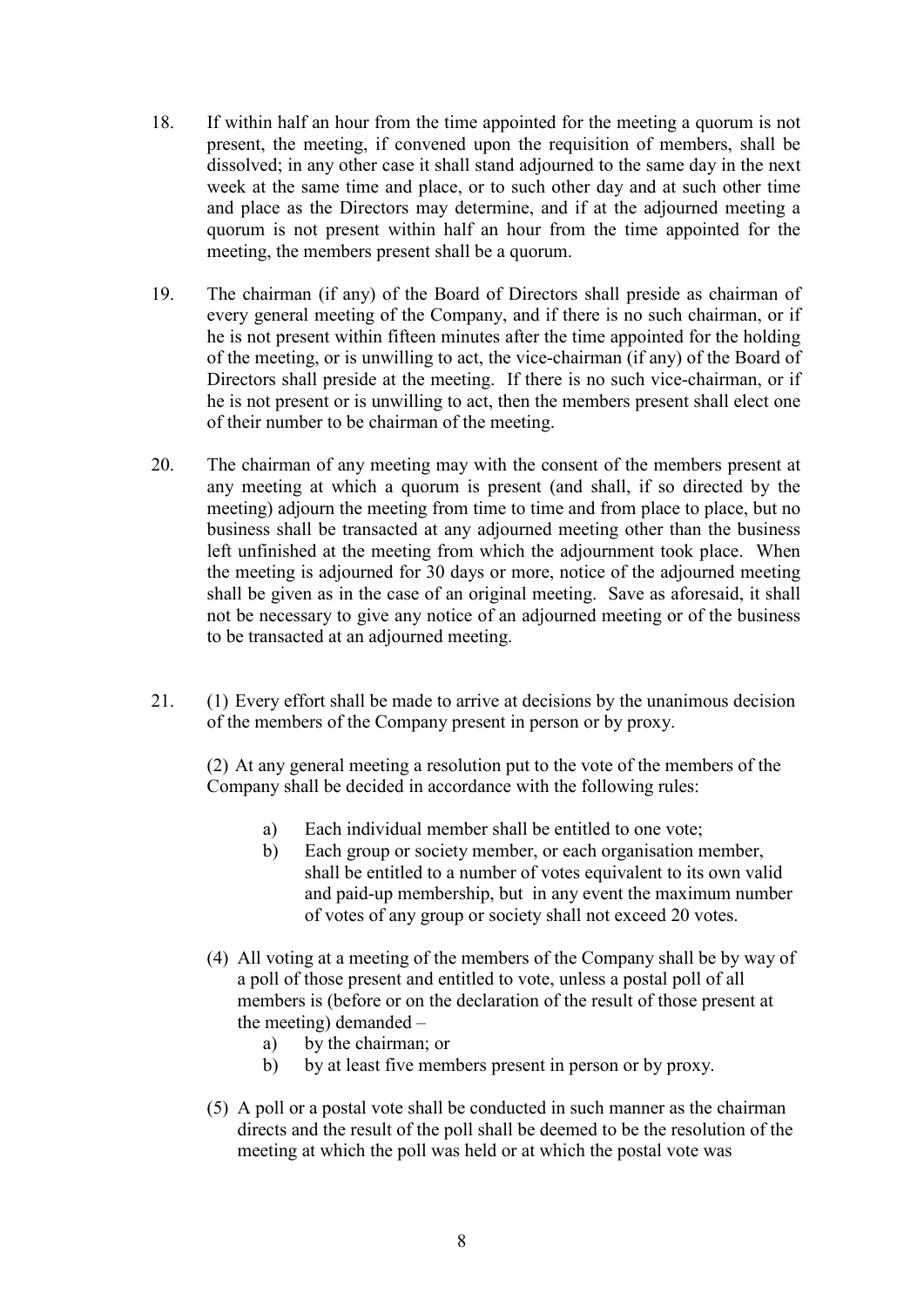demanded.

- (6) Where there is an equality of votes, the chairman of the meeting at which the poll was held, or the postal vote demanded, shall be entitled to a second or casting vote.
- 22. Subject to Sections 193 and 1208 of the Act, a resolution in writing signed by all the members of the Company for the time being entitled to attend and vote on such resolution at a general meeting shall be as valid and effective for all purposes as if the resolution had been passed at a general meeting of the Company duly convened and held, and if described as a special resolution with the meaning of the Act.
- 23. No member shall be entitled to vote at any general meeting unless all moneys immediately payable by him to the Company have been paid in full and received by the office at least 14 days before the proposed date of the general meeting.
- 24. No objection shall be raised to the qualifications of any voter except at the meeting or adjourned meeting at which the vote objected to is given or tendered, and every vote not disallowed at such meeting shall be valid for all purposes. Any such objection made in due time shall be referred to the chairman of the meeting whose decision shall be final and conclusive.
- 25. (1) Votes may be given either personally or by proxy.
	- (2) The instrument appointing a proxy shall be in writing under the hand of the appointer or of his attorney duly authorised in writing, or, if the appointer is a body corporate, either under seal or under the hand of an officer or attorney duly authorised. A proxy need not be a member of the Company.
	- (3) The instrument appointing a proxy and the power of attorney or other authority, if any, under which it is signed, or a notarially certified copy of that power or authority, shall be deposited at the office not less than 48 hours before the time for holding the meeting or adjourned meeting at which the person named in the instrument proposes to vote, or, in the case of a postal poll, not less than 48 hours before the time appointed for the taking of the poll, and in default the instrument of proxy shall not be treated as valid.
	- (4) An instrument appointing a proxy shall be in the following form or a form as near thereto as circumstances permit:

THE WICKLOW UPLANDS COUNCIL LIMITED I/we of in the County of being member/members of the above named Company, hereby appoint of or failing him of my/our proxy to vote for me/us on my/our behalf at the (annual or extraordinary as the case may be) general meeting of the Company to be held on the day of and at any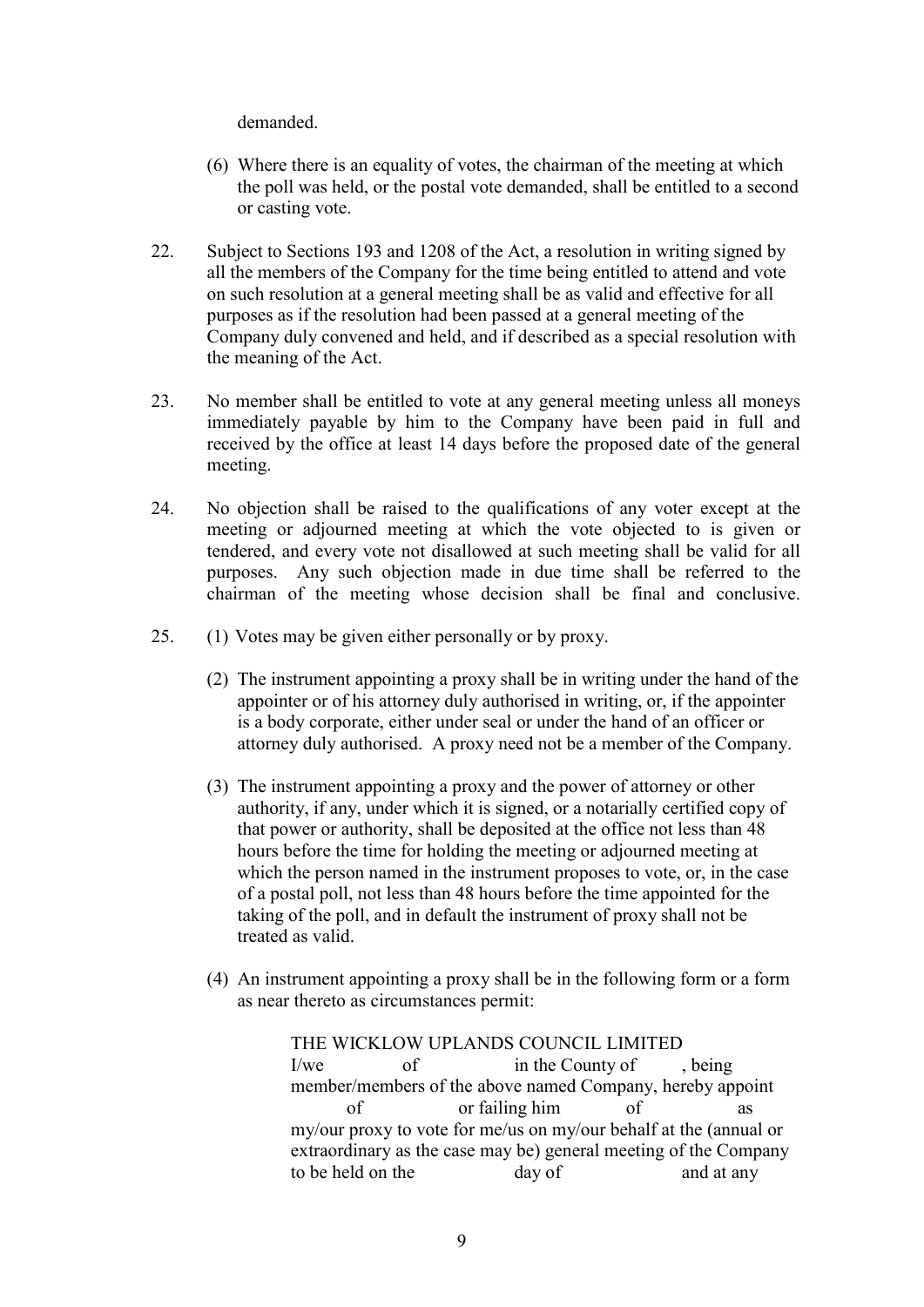adjournment thereof.

This form is to be used against/in favour of the resolution of Unless otherwise instructed, the proxy will vote as he thinks fit.

Signed this day of

(Strike out whichever detail is not desired.)

- (5) The instrument appointing a proxy shall be deemed to confer authority to demand or join in demanding a postal poll.
- (6) A vote given in accordance with the terms of an instrument of proxy shall be valid notwithstanding the previous death or insanity of the principal or revocation of the proxy or of the authority under which the proxy was executed, if no intention is received by the Company at the office before the commencement of the meeting or adjourned meeting at which the proxy is used.
- 26. Any body corporate which is a member of the Company may by resolution of its directors or other governing body authorise such person as it thinks fit to act as its representative at any meeting of the Company, and the person so authorised shall be entitled to exercise the same powers on behalf of the body corporate which he represents as the body corporate could exercise if it were an individual member of the Company.

# **DIRECTORS**

- 27. The number of the Directors and the names of the first Directors shall be determined in writing by the subscribers of the Memorandum of Association or a majority of them. At the first general meeting of the company all the first directors shall retire, and new Directors shall be appointed in accordance with the procedures set out in Article 28.
- 27 (a) The Board of Directors shall consist initially of not more than 22 members appointed or co-opted under the following Articles, subject to Article 27(b) below.
	- (b) Subject to Article 27(d) below, the directors may co-opt a number of members to the Board of Directors not exceeding 50% of those elected at the annual general meeting. Where a meeting at which the officers of the company are to be appointed under Article 43 herein, it is intended also to co-opt additional directors. Co-options to the Board of Directors shall be made by consensus of the members of the Board of Directors. If a cooption, or co-options, are not agreed through consensus there should be a secret vote with a majority of at least 75% of those voting required to secure the co-option of each Director to the Board of Directors.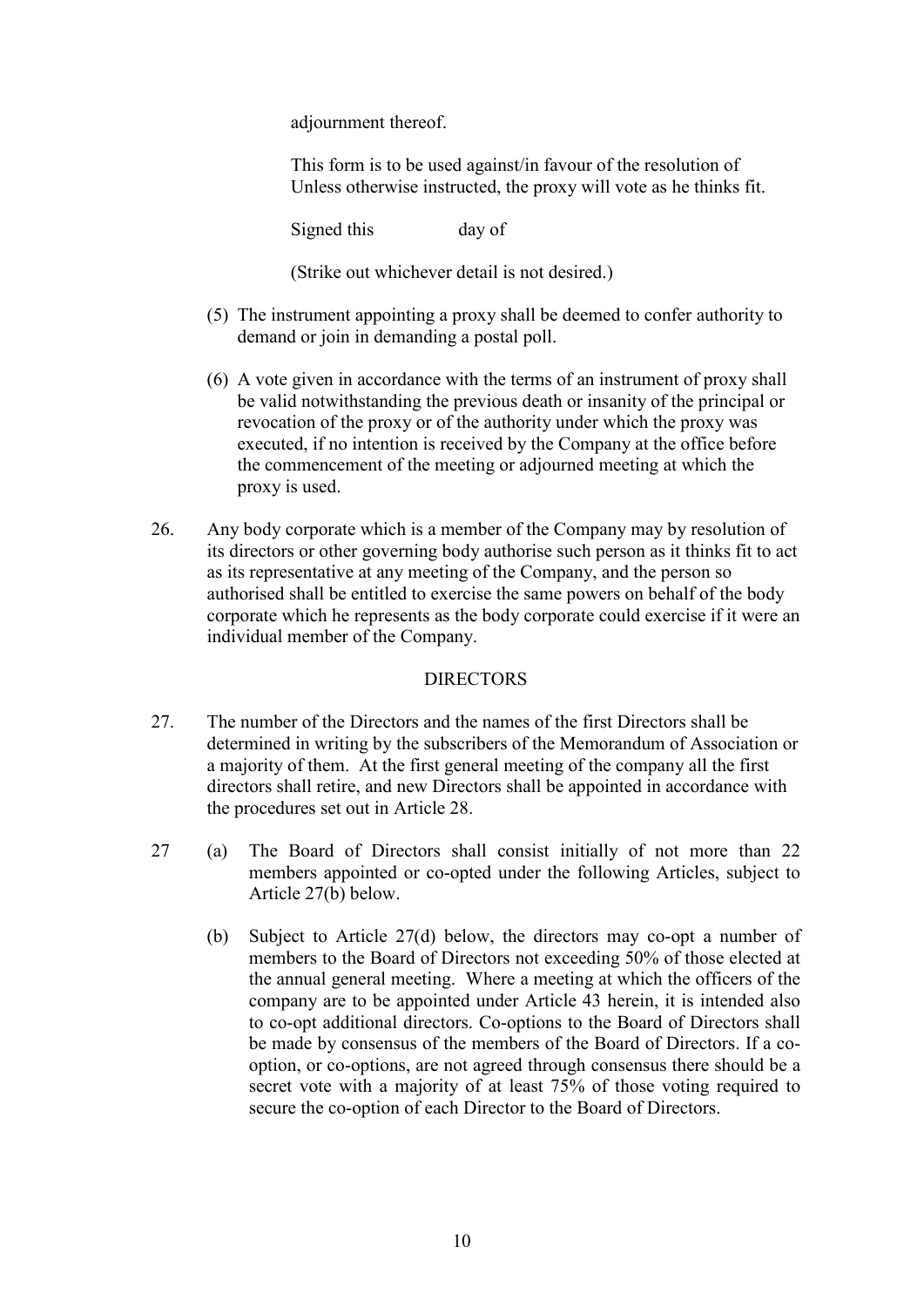- (c) All the Directors shall retire each year and shall be eligible for re nomination.
- (d) If any Director absents him or herself from three meetings in succession without an explanation which is considered adequate by the Directors he/she shall be deemed to have resigned, and his or her place may be filled by co-option from the relevant panel, having consulted with the former Director's organisation.
- (e) The total number of Directors, the numbers allocated to each panel of Directors and the numbers authorised for co-option to the Board of Directors may be changed by a special resolution passed at a duly convened general meeting of the members of the Company.

### PROCEEDINGS OF DIRECTORS

- 28. The Directors shall meet at least six times a year. Subject to the foregoing, the Directors may meet together for the dispatch of business, adjourn and otherwise regulate their meetings as they think fit. The Secretary shall call a meeting of the Directors at any time if requested by at least three Directors.
- 29. Matters shall be decided in the meetings of the Directors as far as possible by consensus. If, however, there is a vote, then each member of the Board of Directors present and entitled to vote shall have one vote. In the event of equality of voting the chairman of the meeting shall have a casting vote.
- 30. The quorum for any meeting of Directors shall be eight or such other number as a 75% majority of all the Directors present shall at any time decide.
- 31. The Directors may pay all expenses incurred in promoting and registering the Company, and may exercise all such powers of the Company as are not by the Act or by these Articles required to be exercised by the Company in general meeting, subject nevertheless to such Directors, not being inconsistent with the aforesaid provisions, as may be given by the Company in general meeting, but no direction given by the Company shall invalidate any prior act of the Directors which would have been valid if that direction had not been given.
- 32. The Directors may from time to time and at any time by power of attorney appoint any company, firm or person or body of persons, whether nominated directly or indirectly, to be the attorney or attorneys of the Company for such purposes and with powers, authorities and discretions (not exceeding those vested in or exercisable by the Directors under these Articles) and for such period and subject to such conditions as they may think fit, and may also authorise any such attorney to delegate all or any of the powers, authorities and discretions vested in him.
- 33. All cheques, promissory notes, drafts, bills of exchange and other negotiable instruments, and all receipts for moneys paid to the Company shall be signed, drawn, accepted, endorsed or otherwise executed, as the case may be, by such person or persons, and in such manner as the Directors shall from time to time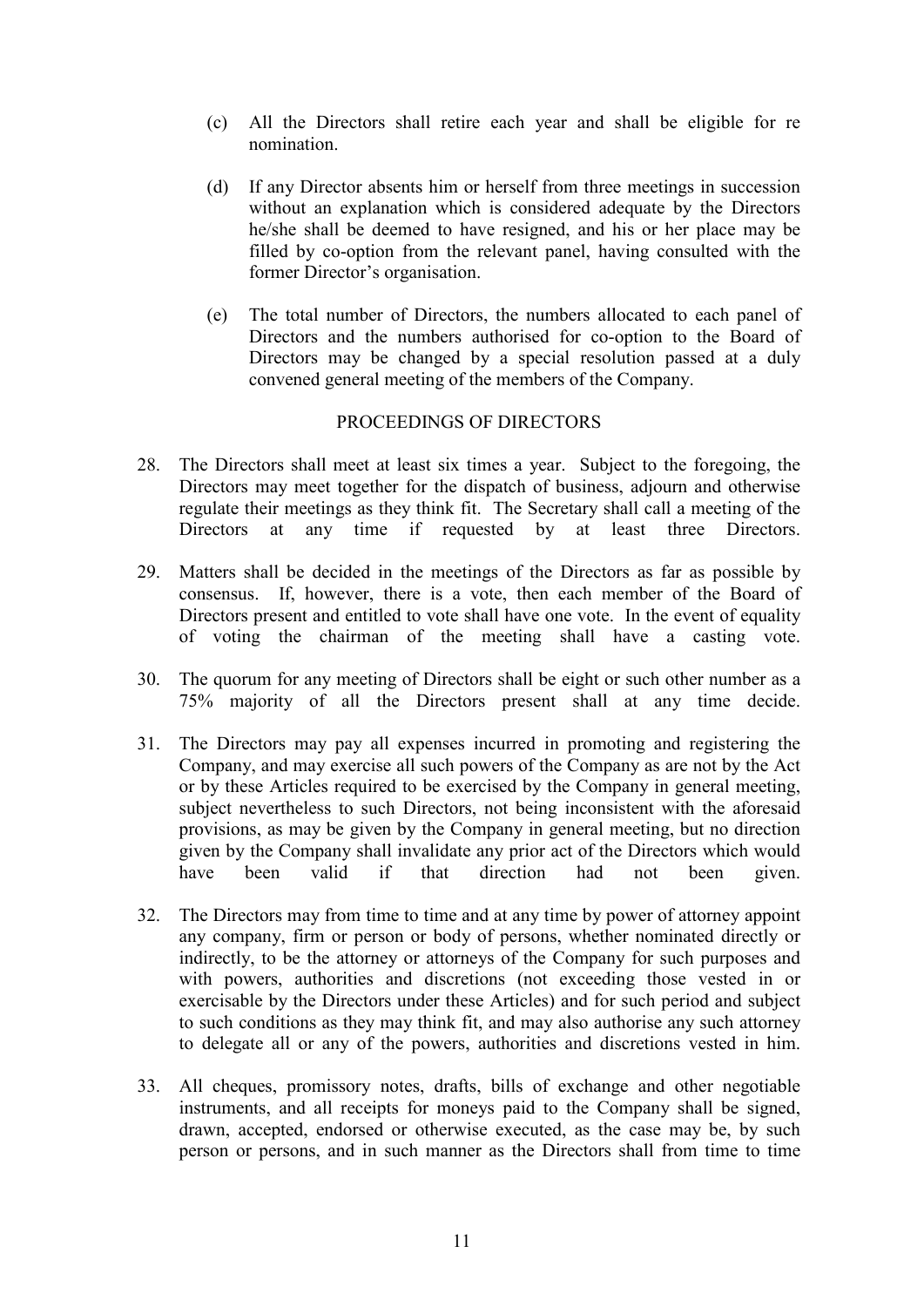determine.

- 34. The Directors may exercise all the powers of the Company to borrow money and to mortgage or charge its undertaking a property or any part thereof, and to issue debentures, debenture stock, and other securities, whether outright or as security for any debt, liability, obligation of the Company or of any third party.
- 35. The Directors or the Secretary shall cause to be made minutes of all meetings of the Company, of every general meeting thereof, of meetings of the Directors, and of the Executive Committee.
- 36. A general meeting of the Company may by ordinary resolution of which extended notice has been given in accordance with Section 146 of the Act remove any Director before the expiration of his period office, notwithstanding anything in these Articles or in any agreement between the Company and such Director. Such removal shall be without prejudice to any claim such Director may have for damages for breach of any contract of service between him or her and the Company.
- 37. The continuing Directors may act notwithstanding any vacancy in their number but, if and so long as their number is reduced below the number fixed by or in pursuant to the Articles of their Company as the necessary quorum of Directors, the continuing Director or Directors may act for the purpose of increasing the number of Directors to that number or of summoning a general meeting of the Company, but for no other purpose.
- 38. Each meeting of the Directors shall be chaired by the Chairman of the Company, or by the Vice-Chairman in the absence of the Chairman, or by any Director decided upon by those present in the absence of the Chairman and Vice-Chairman.
- 39. All acts done by any meeting of the Directors or by any person acting as a Director shall, notwithstanding that it is afterwards discovered that there was some defect in the appointment of such Director or person acting as aforesaid, or that they or any of them were disqualified, be as valid as if such person had been duly appointed and was qualified to be a Director.
- 40. A resolution in writing, signed by all the Directors for the time being entitled to receive notice of a meeting of the Directors, shall be valid as if it had been passed at a meeting of the Directors duly convened and held.
- 41. A provision of the Act or these Articles requiring or authorising a thing to be done by or to a Director and the Secretary shall not be satisfied by its being done by or to the same person acting both as Director, and as, or in place of, the Secretary.

# DISQUALIFICATION OF A DIRECTOR

- 42. The office of Director shall be vacated if that Director:
	- (a) holds any other office or place of profit under the Company, or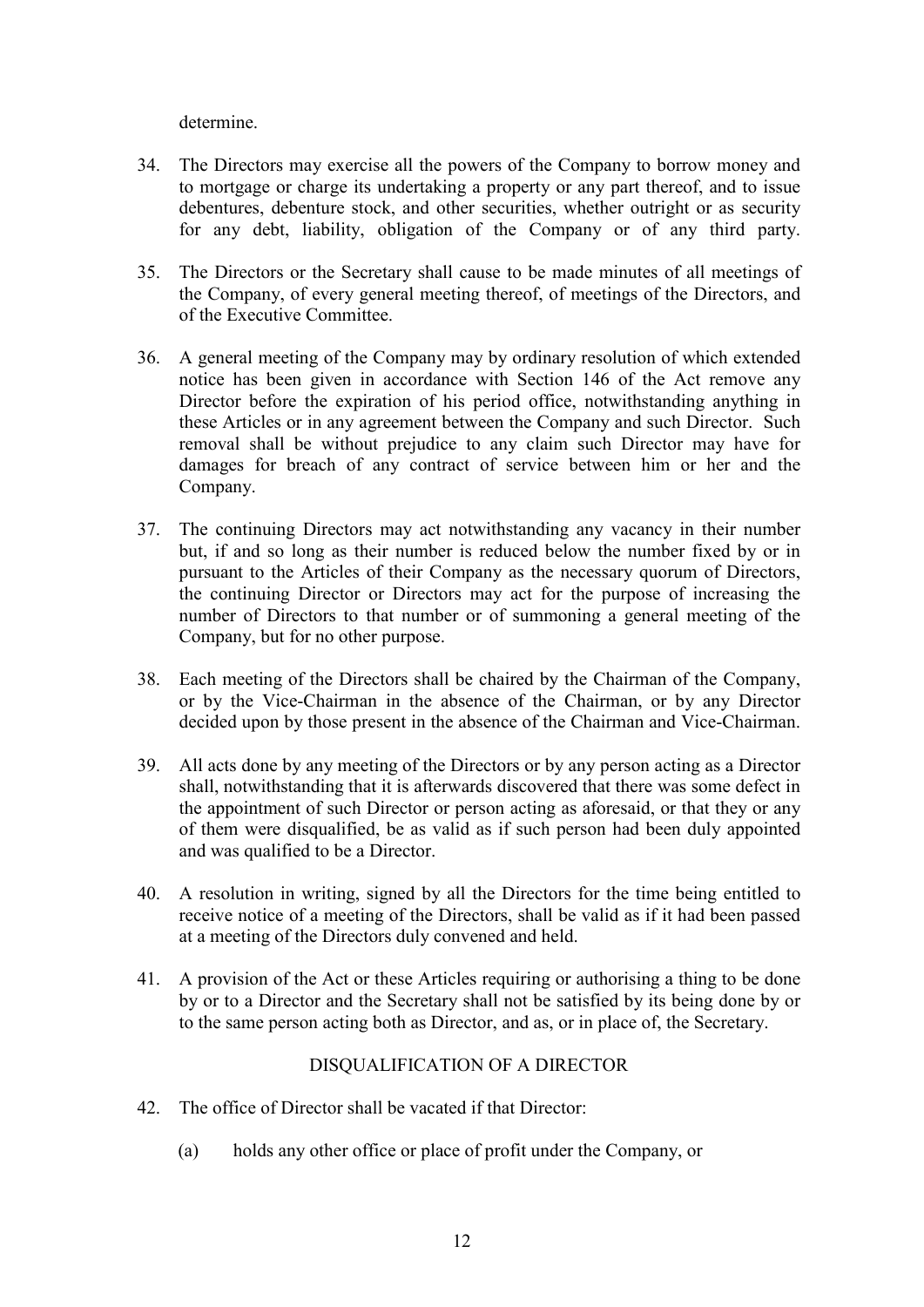- (b) is adjudged bankrupt in the State or in Northern Ireland or in Great Britain or makes any arrangement or composition with his creditors generally, or
- (c) becomes of unsound mind, or
- (d) resigns his office by notice in writing to the Company, or
- (e) is convicted of an indictable offence unless the Directors otherwise determine, or
- (f) is directly or indirectly interested in any contract with the Company and fails to declare the nature of his interest in manner required by Section 231 of the Act.

# **OFFICERS**

43. The Board of Directors shall each year appoint from among its members a Chairman, a Vice-Chairman, a Secretary and a Treasurer, and these four shall be called the Officers of the Company. Normally an office bearer shall be obliged to retire from office for a minimum of one year, if he or she has occupied that particular office for three consecutive years.

# EXECUTIVE COMMITTEE

- 44. There shall be an Executive Committee, which shall consist of the Officers of the Company together with three other members appointed by the directors from amongst their number. All members of the Executive Committee shall retire each year but shall be eligible for re-appointment by the directors. If a member of the Executive Committee retires or his office becomes vacant for any reason during the year his or her place shall be filled at the next meeting of the directors. The Executive Committee may invite any person to attend all or part of any meeting in any advisory or consultative capacity.
- 45. The Company may from time to time by ordinary resolution increase or reduce the number of members of the Executive Committee.
- 46. The quorum necessary for the transaction of business of the Executive Committee may be fixed by the directors, but unless so fixed shall be two.
- 47. The Executive Committee shall carry out such duties as are delegated to it from time to time by the Directors, and shall give a report at each meeting of the Directors of matters dealt with by it since the last meeting of the Directors.

### PAYMENT OF EXPENSES

48. A Director may be paid or reimbursed any expenditure properly incurred by him or her in the course of acting on behalf of the Company, and with the authority of the Directors as the case may be. If the Directors so decide a director may be paid all travelling, hotel and other expenses properly incurred by him or her in attending and returning from meetings of the Directors, or general meetings of the Company.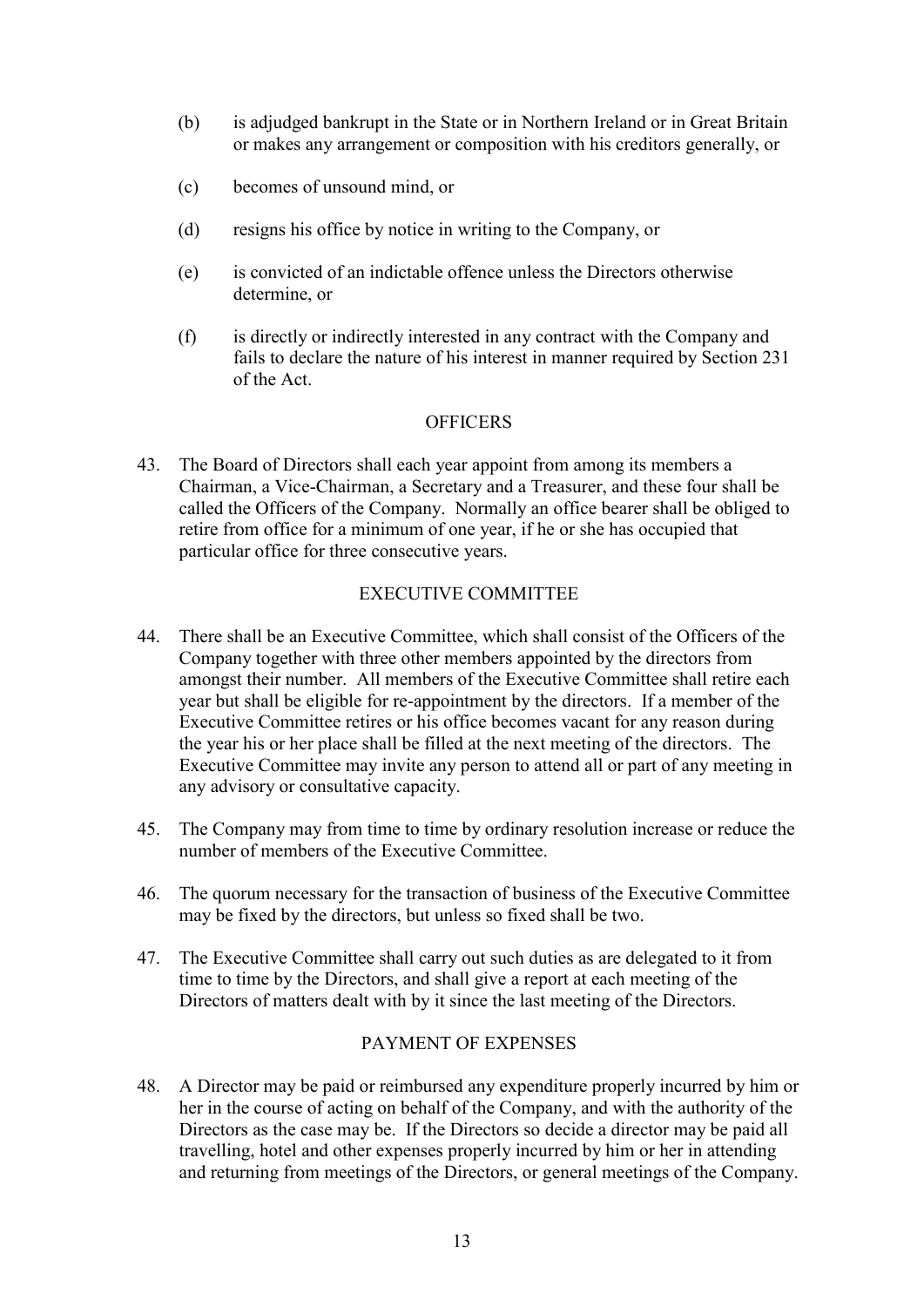### VOTING ON CONTRACTS

49. A Director may not vote in respect of any contract in which he or she is interested or any matter arising thereat.

### THE SEAL

50. The seal shall be used by the authority of the Directors, and every instrument to which the seal shall be affixed shall be signed by a Director and shall be countersigned by the Secretary or by a second Director, or by some person appointed by the Directors for the purpose.

# ACCOUNTS

- 51. The Directors shall cause proper books of account to be kept relating to all sums of money received and expended by the company and the matters in respect of which the receipt and expenditure takes place; all sales or chargeable services given by the Company, and all purchases and services received by the Company; and the assets and liabilities of the Company. Proper books shall not be deemed to be kept if there are not kept such books of account as are necessary to give a true and fair view of the state of the Company's affairs and to explain transactions.
- 52. The books of account shall be kept in the office or at such other place as the Directors think fit, and shall at all reasonable times be open to the inspection of a Director.
- 53. The Directors shall from time to time determine whether and to what extent and at what times and places and under what conditions or regulations the accounts and books of the Company or any of them shall be open to the inspection of members not being Directors and no member (not being a Director) shall have any right of inspecting any account or book or document except as conferred by statute or authorised by the Directors or by the Company in general meeting.
- 54. The Directors shall from time to time in accordance with Sections 272, 288, 290, 291, 292, 293, 294, 295, 296, 325, 327, 341, 392, and 1217 of the Act cause to be prepared and to be laid before the annual general meeting of the Company such income and expenditure accounts, balance sheets and reports as are required by those sections to be prepared and laid before the annual general meeting of the Company.
- 55. A copy of every balance sheet including every document required by law to be annexed thereto which is to be laid before the annual general meeting of the Company together with a copy of the Directors' report and the Auditor's report, shall, not less than 21 days before the date of the annual general meeting, be sent to every person entitled under the provisions of the Act to receive them.

### **NOTICES**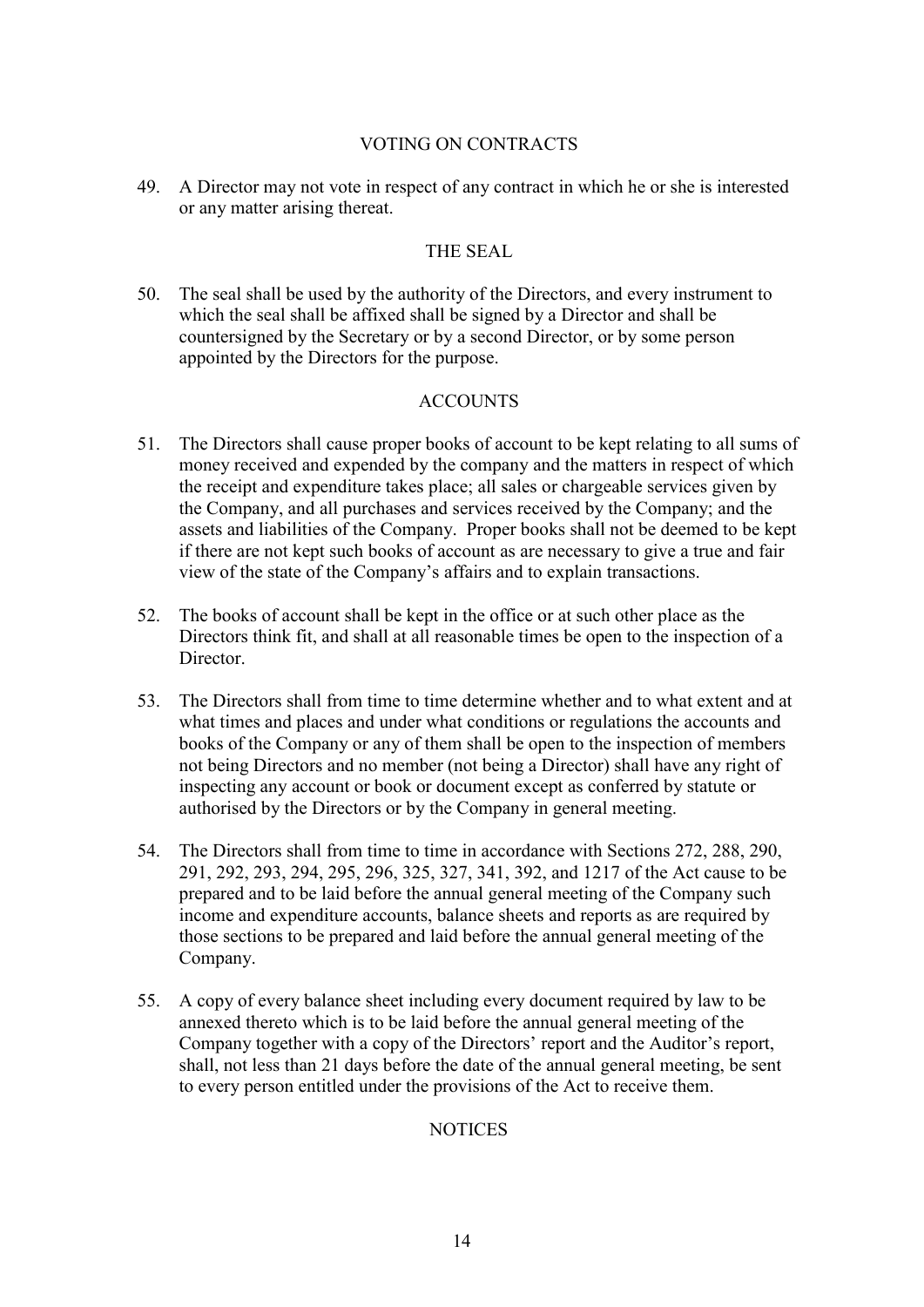- 56. A notice may be given by the Company to any member either personally or by sending it by post or by facsimile or e-mail to him at his registered address. Where a notice is sent by post, service of the notice shall be deemed to be effected by properly addressing, repaying and posting a letter containing the notice, and to have been effected in the case of the notice of a meeting 24 hours after the letter containing the same is posted and in any other case at the time at which the letter would be delivered in the ordinary course of post.
- 57. Notice of every general meeting shall be given in any manner hereinafter authorised to:

(a) every member, and

(b) every person being a personal representative or the Office Assignee in Bankruptcy of a member where the member but for his or her death or bankruptcy would be entitled to receive notice of the meeting, and

- (c) the persons prescribed in Article 7 herein, and
- (d) the auditors for the time being of the Company.

No other person shall be entitled to receive notices of general meetings.

The provisions of the Companies Act 2014 are adopted.

We, the several persons whose names and addresses are subscribed, wish to be formed into a company in pursuance of this constitution

Names, addresses and descriptions of subscribers:

- 1. Name Address Description
- 2. Name **Address** Description

Signature in writing of the above subscribers, attested by witness as provided for below; or authentication in the manner referred to in section 888.

Dated the day of 2017

Witness to the above Signatures:

Name: